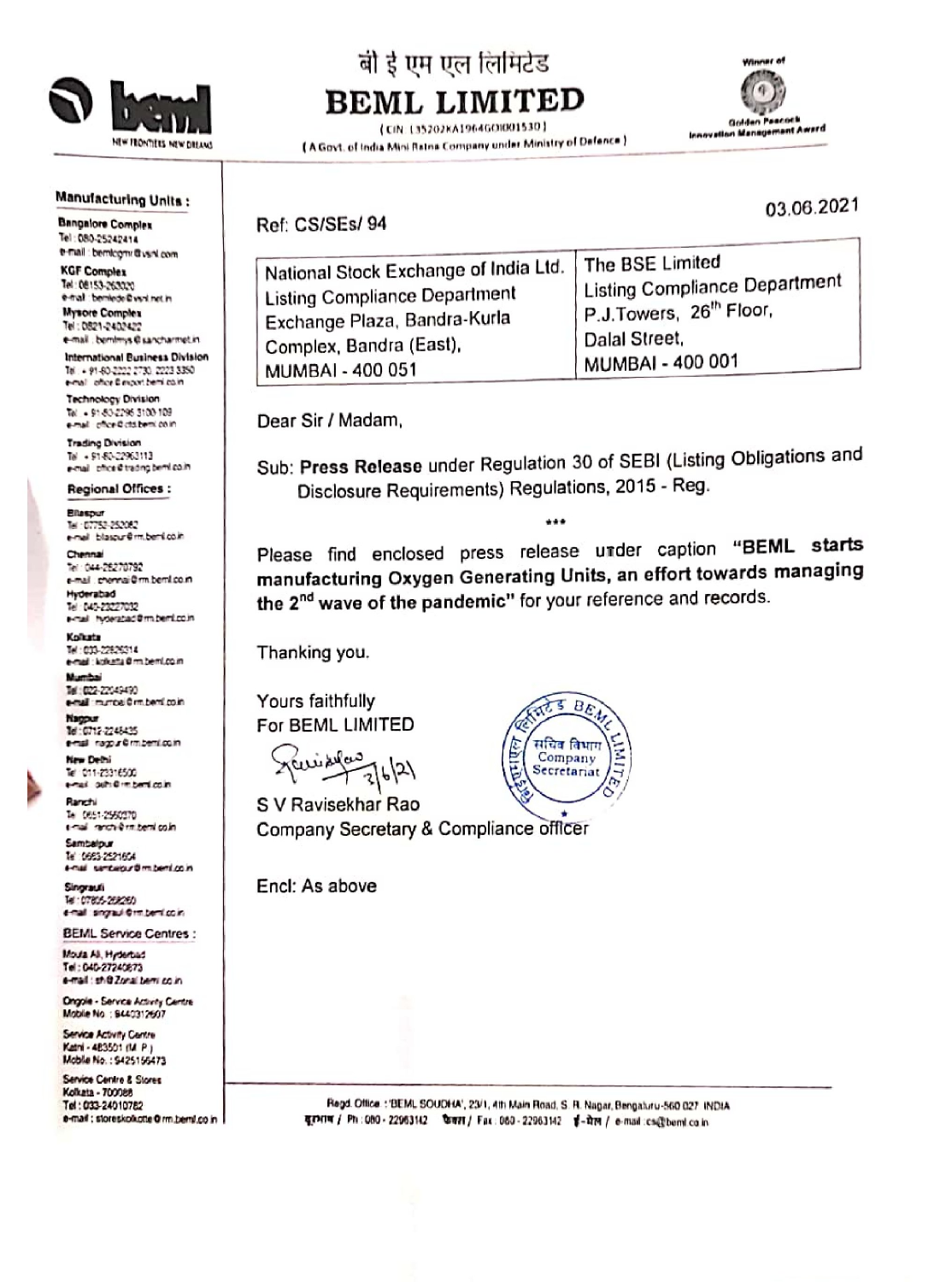#### BEML starts manufacturing Oxygen Generating Units \*\* An effort towards managing the 2nd wave of the pandemic \*\*

BEML has always been at the forefront when it comes to dealing with national crisis. The Covid-19 pandemic has adversely affected every sphere of life. In the wake of this 2nd wave of Covid pandemic and to mitigate the oxygen shortages in the country for Covid patients, BEML has successfully started manufacturing960 LPM Medical Oxygen Plants at its KGF complex in record time under a ToT agreement with M/s. Defence Bio-Engineering & Electro Medical Laboratory (DEBEL), Bengaluru under DRDO.

The first set of Medical Oxygen Plant has been rolled out and is being delivered to Koppal Institute of Medical Sciences, Koppal. BEML has received orders for 100 nos. from M/s DEBEL in May 21, under 'PM Cares' fund and the same is expected to be supplied by end July 2021.

In co-ordination with District Level Medical Authorities, BEML is also establishing a 960 LPM Capacity Medical Oxygen Plant in one of the designated hospitals in Karnataka, under CSR.

### BEML's INITIATIVES TO FIGHT COVID:

BEML is making dedicated efforts to extend all possible assistance to the Govt. bodies, Medical units and front-line workers apart from taking care of employees and their families in combating this pandemic. The Company contributed Rs. 50 lakhs to DRDO towards opening of a 500 bedded Hospital for Covid Patients.

To provide immediate medical attention, the Company has set up COVID Care Centers at its KGF and Bangalore Complexes. Fever Clinic also been established for examining the suspected COVID cases at KGF Complex.

To boost the government's effort in vaccination, BEML has conducted Vaccination camps at BEML's KGF, Bangalore & Mysore Complexes through Medical staffs in coordination with DHOs for the employees, their dependent family members, retired employees, contract workers and others. So far total 3174 employees, executives and contract workers have been vaccinated through this drive, which is more than 55% of the staffs in the age group of 45 years and above. The vaccination for the employees of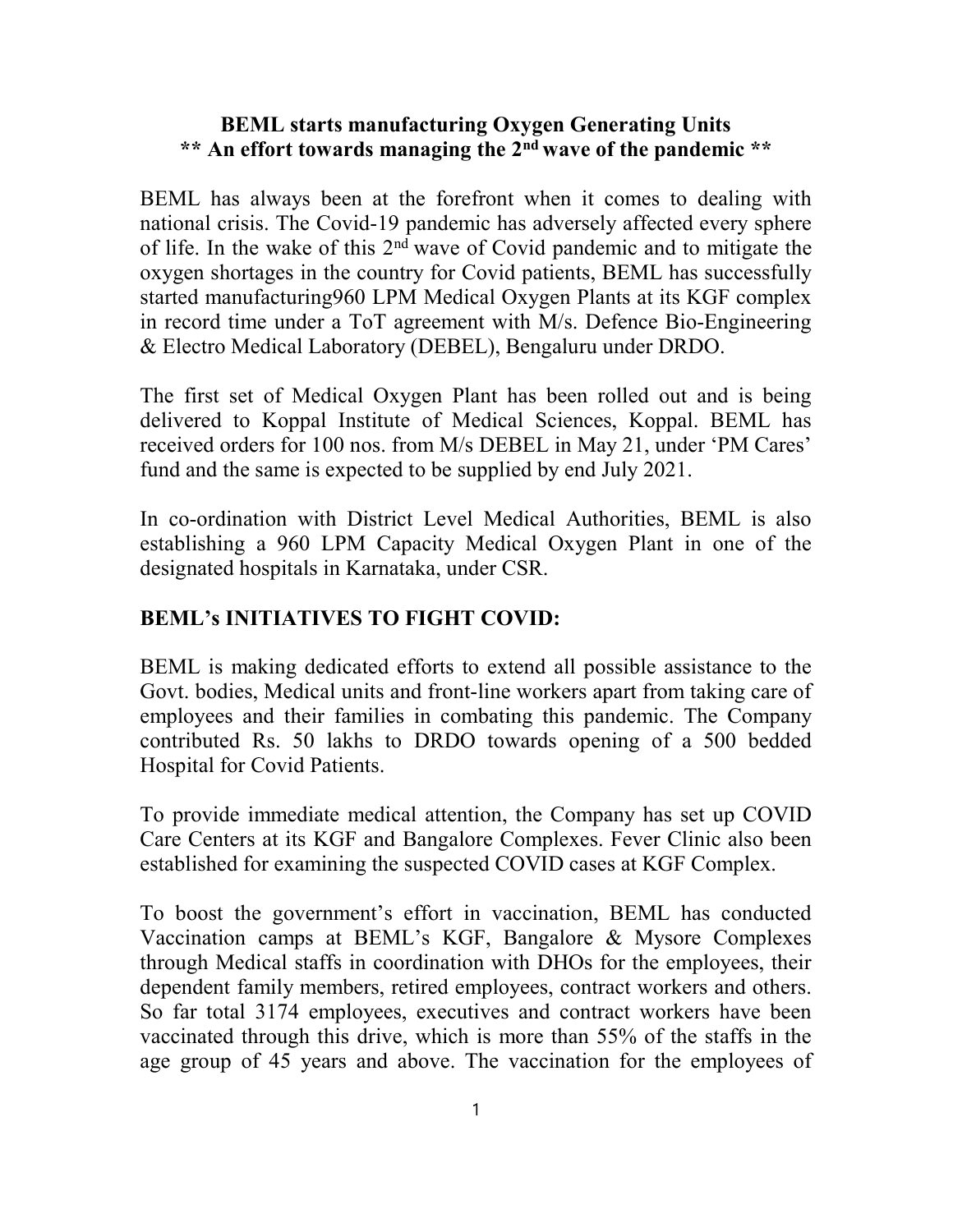below 45 years of age also has been started.

Moreover, to contain the spreading of the virus, BEML has also undertaken various preventive measures on war footing with prime focus on the health and safety of the employees. Various initiatives such as distribution of Food, medicines, masks, food provisions etc. and massive awareness campaign are organized with the involvement of stake holders and local authorities to demonstrate its commitment towards employees and local public.

Even when faced with economic uncertainty as all the operations were completely stopped due to lockdown, the Company continued to engage all its manpower including the Contract workers without any reduction in salary/wages. All necessary medical support was extended to all employees and their dependent family members including contract workers.

The Company has tied up with many Major Hospitals including testing Labs across the Country. Particularly, majority of the High standard Hospitals available in Bangalore are recognized by the Company to provide critical medical care to its employees and dependents.

Frequent awareness campaign on COVID related social behavior norms have been conducted at all Complex / Divisions and various preventive measures including frequent washing of hands/sanitization, wearing mask/face cover, thermal screening, digital mode of operation etc. and observing social distancing are in regular practice in the company's work life.

BEML has not only stood strongly to fight against the pandemic with the cooperation of all stake holders, but also extended support to the government during this difficult situation.